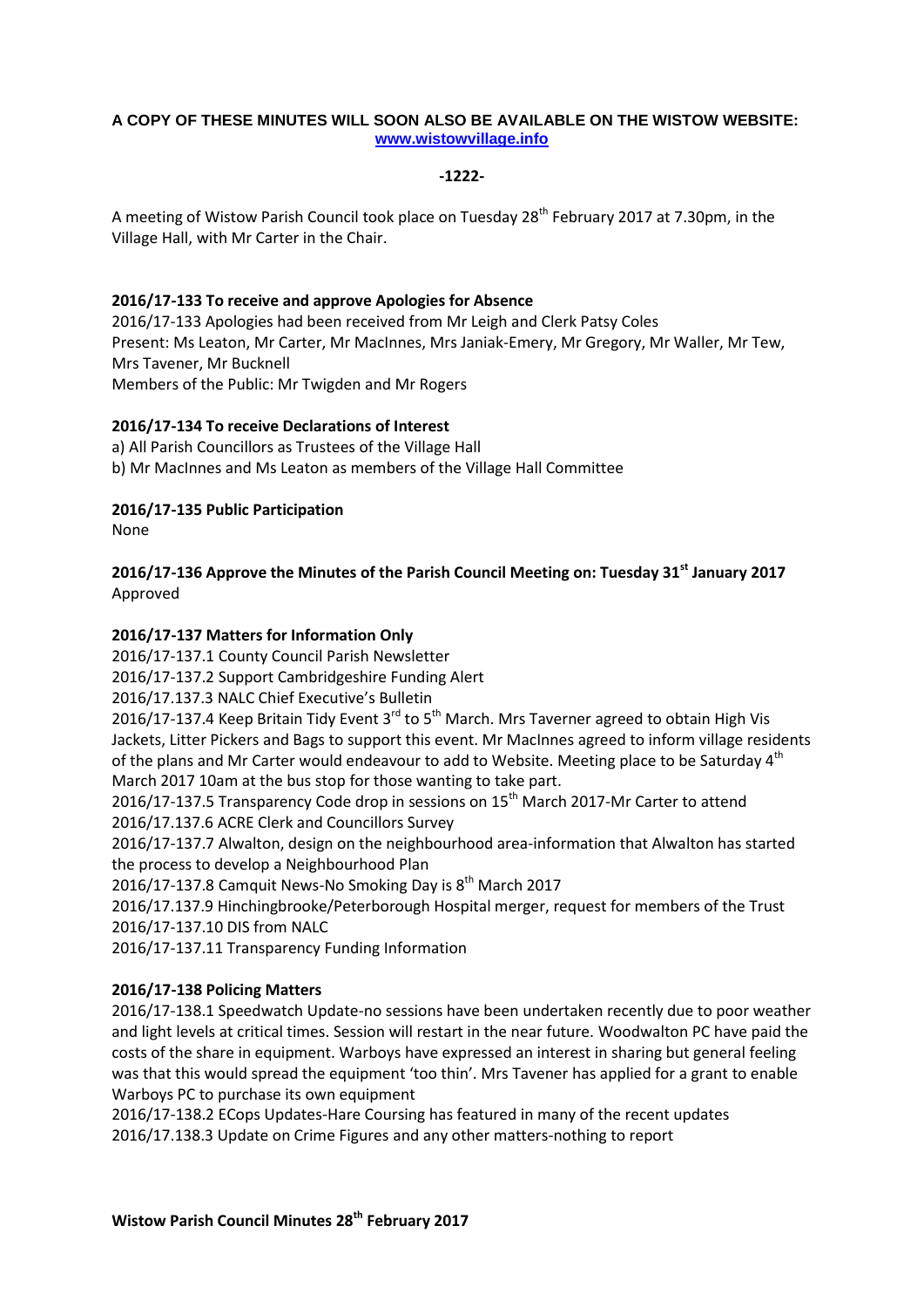## **-1223-**

## **2016/17-139 To Receive Reports from County and District-Mr M Tew, Mr P Bucknell and Mrs J Tavener**

2016/17-139.1 **Mr Tew**- Transport: A decision to reduce the bus service through Wistow at critical times continues to be an issue of concern and despite approaches from the community, Stagecoach has refused to reconsider its position. Mr Tew will make a form available for use by members of the community to identify their needs. Social Care HUB: Mr Tew agreed to provide posters and confirmed that an individual resident in the village had been identified to provide a lead. 2016/17-139.2 **Mr Bucknell**- Advised that although some areas have new bin collection days, Wistow would be unchanged. Mr Bucknell agreed to send Mrs Janiak-Emery details of the 'Walking Football' taking place at One Leisure. Huntingdon DC Council Tax rise of 2% was discussed.

2016/17-139.3 **Mrs Tavener**-Working on a CCTV Camera review. This would not impact on Wistow but Mrs Tavener will keep us informed.

#### **2016/17-140 Finance**

| a) To approve the Financial Statement and Cash Flow for January |          |
|-----------------------------------------------------------------|----------|
| b) To approve payment of the following amounts                  |          |
| P Coles salary and Expenses                                     | £414.33  |
| Ray Burton Playground Hedge                                     | £175.00  |
| <b>BB Light Maintenance</b>                                     | £435.84  |
| Cambs CC Street Light Power                                     | £386.22  |
| <b>CAPALC Councillor Training</b>                               | £1050.00 |
| (Invoices have been issued to other participants)               |          |

Payments were approved and cheques signed

**2016/17-140** It was noted that Income for February of £515.69 PCC contribution on grass cutting and £200 from Woodwalton for their share of the Speedwatch Kit-had been received

#### **2016/17-141 Correspondence**

None

#### **2016/17-142 To consider any Planning Applications Received and Planning Related Issues**

2016/17-142.1 17/00119/HHFUL 22 Harris Lane, Wistow, extension to rear of bungalow and garage conversion. The meeting agreed unanimously that the application did not contravene material planning criteria. Mr Carter would respond to the Planning Office recommending approval... 2016/17-142.2 H/05014/11/CW to allow overburden to be stored until 31 $^{\rm st}$  December 2018 Location: Warboys Land Fill Site, Puddock Road, Warboys PE28 2TX-This has been approved. 2016/17-142.3 17/00025/FUL Erect new dwelling on land at Mill Farm House, Mill Road, Wistow Following discussion it was concluded that the application would impact the following Material Planning Conditions.:

- Overlooking: The new property would overlook neighbouring properties from upstairs windows.
- Overshadowing: The building would overshadow the gardens of existing properties.
- Harm to Wildlife in the Field and Loss of Biodiversity: The property would affect a number of important and protected bird species, including owls, through disturbance and loss of habitat.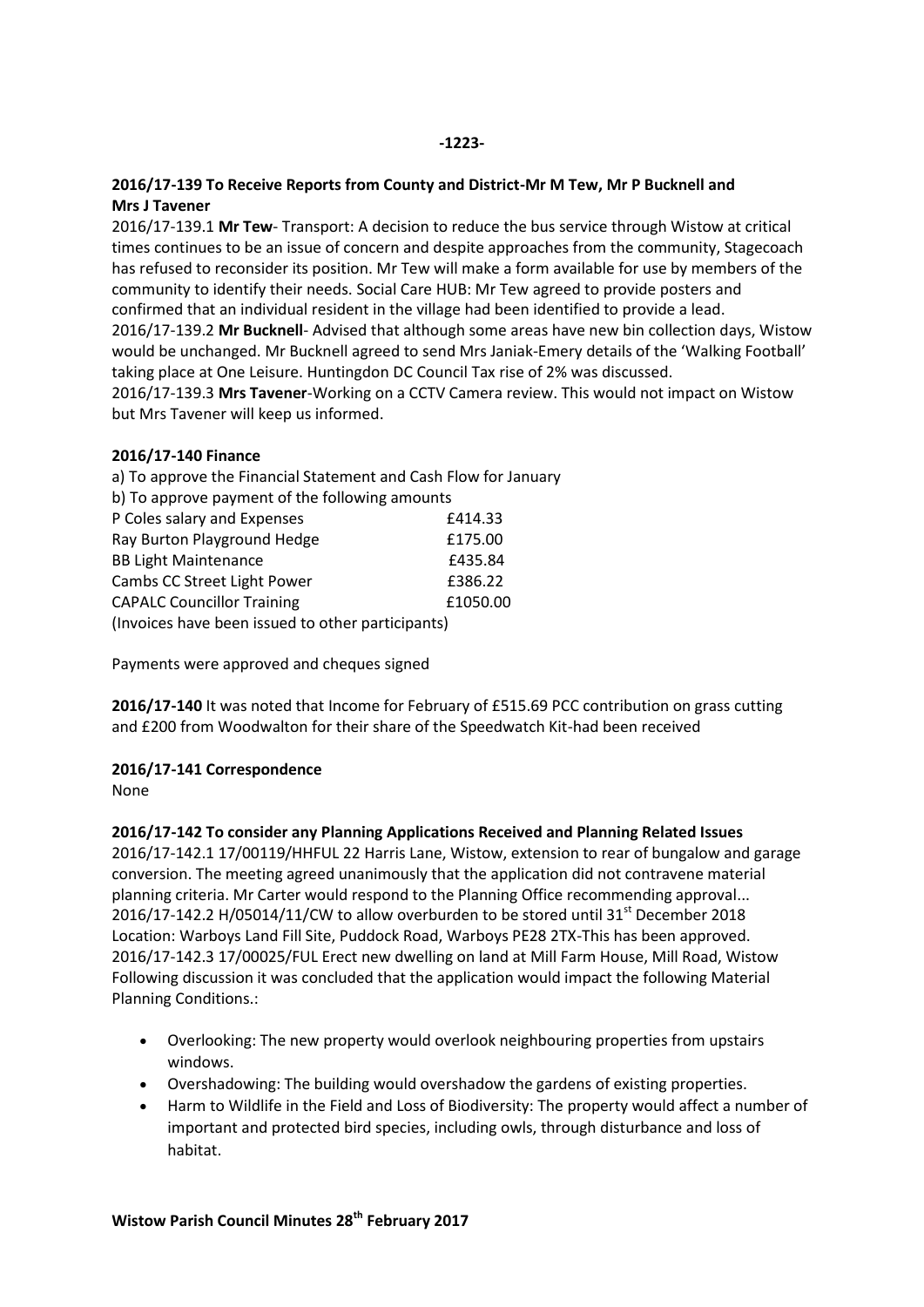- Effect on Listed Buildings: The new building would have a detrimental effect on the aspect of adiacent listed buildings.
- Flooding: In order to manage the height of the roofline, significant excavation would be required into poorly drained soil in an area with a high water table. This has the potential to cause unpredictable problems with drainage and possibly flooding. Presence of a well on site supports the view that excavation would be unwise at this location.
- Archaeology: The well on the site is of historical interest.
- Noise and Disturbance during Site Operation: In addition to normal building activity, the significant excavation required on site would result in exceptionally high levels of noise and disturbance.
- Highway Safety: The excavation required on site would lead to hazardous road conditions due to mud contamination close to a junction and the exits from other properties including a public house.

An objection to the application raised by a neighbour was also considered by the council and from this document it was understood that the site is protected from development by Covenant CB242968 which prohibits the erection within the wider site known as Mill Farm House of any dwellinghouse or other building or erection.

In conclusion, it was the unanimous decision of the Council that this application be rejected.

## **2016/17-143 Highways Report/Traffic Matters**

2016/17-143.1 Progress of MVAS Purchase Mr Leigh and Ms Leaton-It has been previously agreed to commit £4000 for purchase and installation of the equipment. Following detailed costing, an option to purchase a data collection unit and data download capability had emerged at a cost of and additional £420.00. The utility of this additional capability was discussed and it was agreed to proceed with this option on the basis that it would support better use of the Speedwatch equipment. Total expenditure of £ 4225.57 was approved

2016/17-143.2 Any outstanding highways issues-It was noted that the area used by children waiting for the school bus had been moved to the other side of the road. Discussions concluded that as the new site enabled children to stand well clear of the road it was reasonably safe and that there was no action that could be taken by the Parish Council.

#### **2016/17-144 Maintenance Issues**

2016/17-144.1 Playground-Four meetings have taken place with contractors and quotations were awaited.

2016/17-144.2 Playground Rota/Risk Assessment Forms- Mr Waller has completed February. Mr Carter to update form in accordance to weekly inspections and items within the playground area 2016/17-144.3 It was unsure as to whether Mr Burton had cut the playground hedge-Mr Carter to check. It was agreed that the Mr Burton would be tasked to pollard the Lime Trees on Mill Road and that he be asked to quote for the cutting the trees opposite the playground on Oakland's Avenue. 2016/17-144.3 The condition of the cemetery gate and fencing was discussed. Given that this was Church property, there may be issues concerning the legitimacy of the Parish Council paying for any maintenance. Mr Carter agreed to contact CAPALC for advice.

#### **2016/17-145 Administration Matters**

2016/17-145.1 Feedback on Training, invoices issued

2016/17-145.2 Streetlight, BB have responded to acknowledge they are behind 2016/17-145.3 Parish Council Conference  $30<sup>th</sup>$  March 2017-Mr Carter to resend email with details

# **Wistow Parish Council Minutes 28th February 2017**